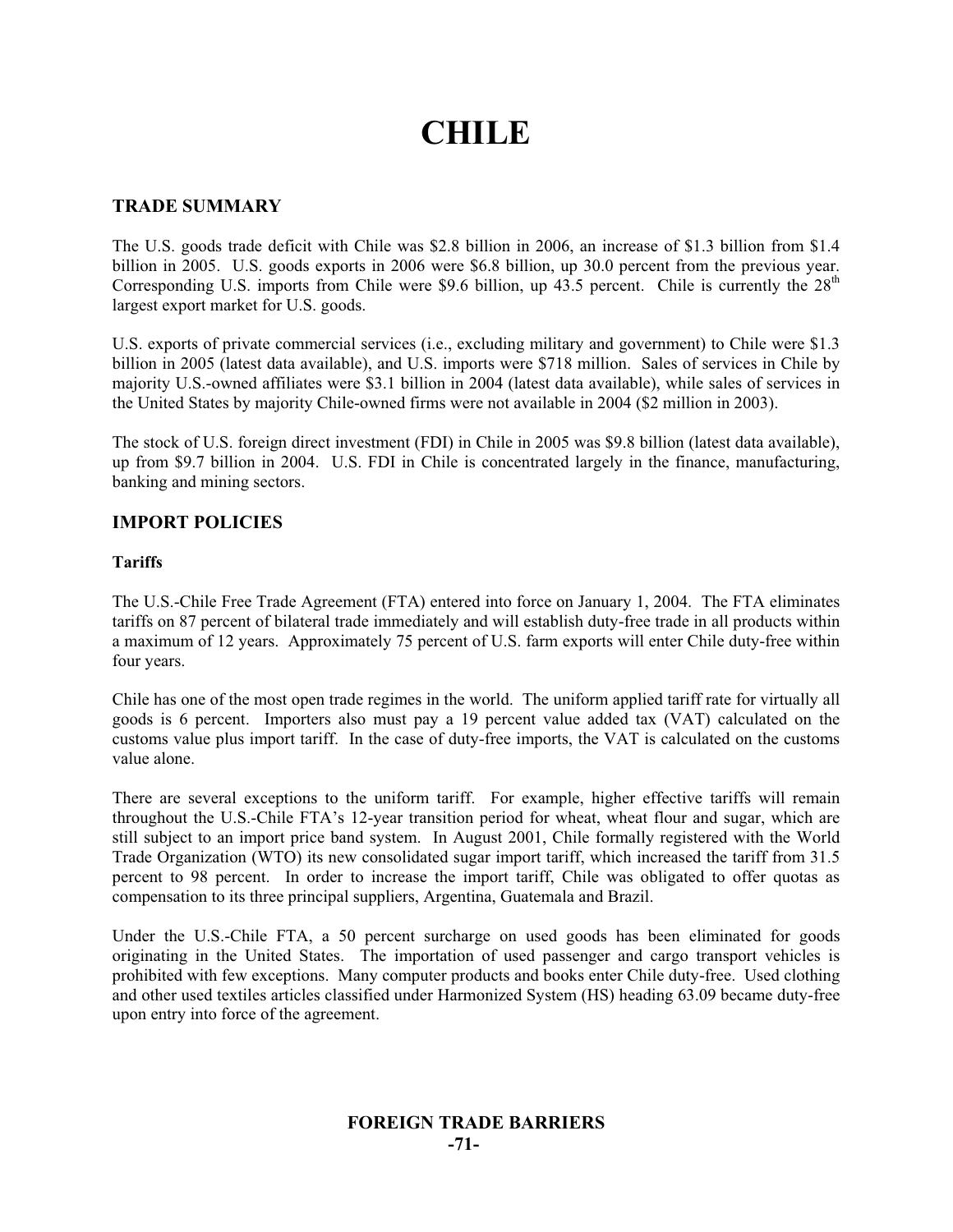#### **Import Controls**

Chile's trade regime provides for the free importation of goods, except for those goods that are prohibited under existing legislation. Sometimes a potential import to Chile, due to its nature, might be subject to special authorization or oversight by an enforcement agency such as the Agricultural and Livestock Service, National Health Service, General Directorate of National Mobilization or the Directorate for Borders and Limits.

Customs authorities must approve and issue a report for all imports valued at more than \$3,000. Imported goods must generally be shipped within 30 days from the day of the report, but longer periods may be authorized. Commercial banks may authorize imports of less than \$3,000. Larger firms must report their import and export transactions to the Central Bank. Commercial banks may sell foreign currency to any importer to cover the price of the imported goods and related expenses, as well as to pay interest and other financing expenses that are authorized in the import report. There are virtually no restrictions on the types or amounts of goods that can be imported into Chile, nor any requirements to use the official foreign exchange market.

## **Non-Tariff Barriers**

Chile maintains a complex price band system for wheat, wheat flour and sugar that will be phased out under the U.S.-Chile FTA for imports from the United States by 2016. The price band system was created in 1985 and is intended to guarantee a minimum and maximum price for the covered commodities. When certain cost, insurance and freight (CIF) prices (as calculated by Chilean authorities) fall below the floor, a special tax is added to the uniform tariff rate to raise the price to the minimum floor level. Price bands effectively set a minimum import price that is normally higher than both international and Chilean domestic prices.

The WTO Dispute Settlement Body (DSB) ruled on October 23, 2002, that Chile's price band system was inconsistent with Article 4.2 of the Agreement on Agriculture. Following arbitration, Chile was given until December 23, 2003, to implement the rulings and recommendations of the DSB to bring the price band into compliance with its WTO obligations. The Lagos Government and the Chilean Parliament agreed on a compromise proposal on August 7, 2003, eliminating the price band system on vegetable oils and introducing a number of modifications for wheat, wheat flour and sugar. In the case of sugar, wheat and wheat flour, the new values for the floor and ceiling prices came into effect in November 2003 and will remain until 2007.

Beginning in 2008, the floor will be adjusted downward by 2 percent a year, until 2014, when Chile's President will evaluate whether to continue the price band system or eliminate it. Mixtures (e.g., high fructose corn syrup) containing more than 65 percent sugar content are now subject to the sugar price band system. On January 20, 2006, the DSB established a panel with regard to a claim by Argentina that Chile's 2003 modifications to the price band are also WTO inconsistent. On December 8, 2006 the WTO Dispute Settlement Body maintained their original finding that Chile's price band system is a border measure similar to a variable import levy and to a minimum import price and, thus, inconsistent with Article 4.2 of the Agreement on Agriculture. Chile appealed the ruling on February 5, 2007.

# **STANDARDS, TESTING, LABELING AND CERTIFICATION**

Prior to the U.S.-Chile FTA, many of Chile's trade-restrictive sanitary and phytosanitary requirements prevented the entry of a number of U.S. agricultural and food exports. However, during the FTA negotiations, an *ad hoc* SPS working group was established to address a limited number of issues of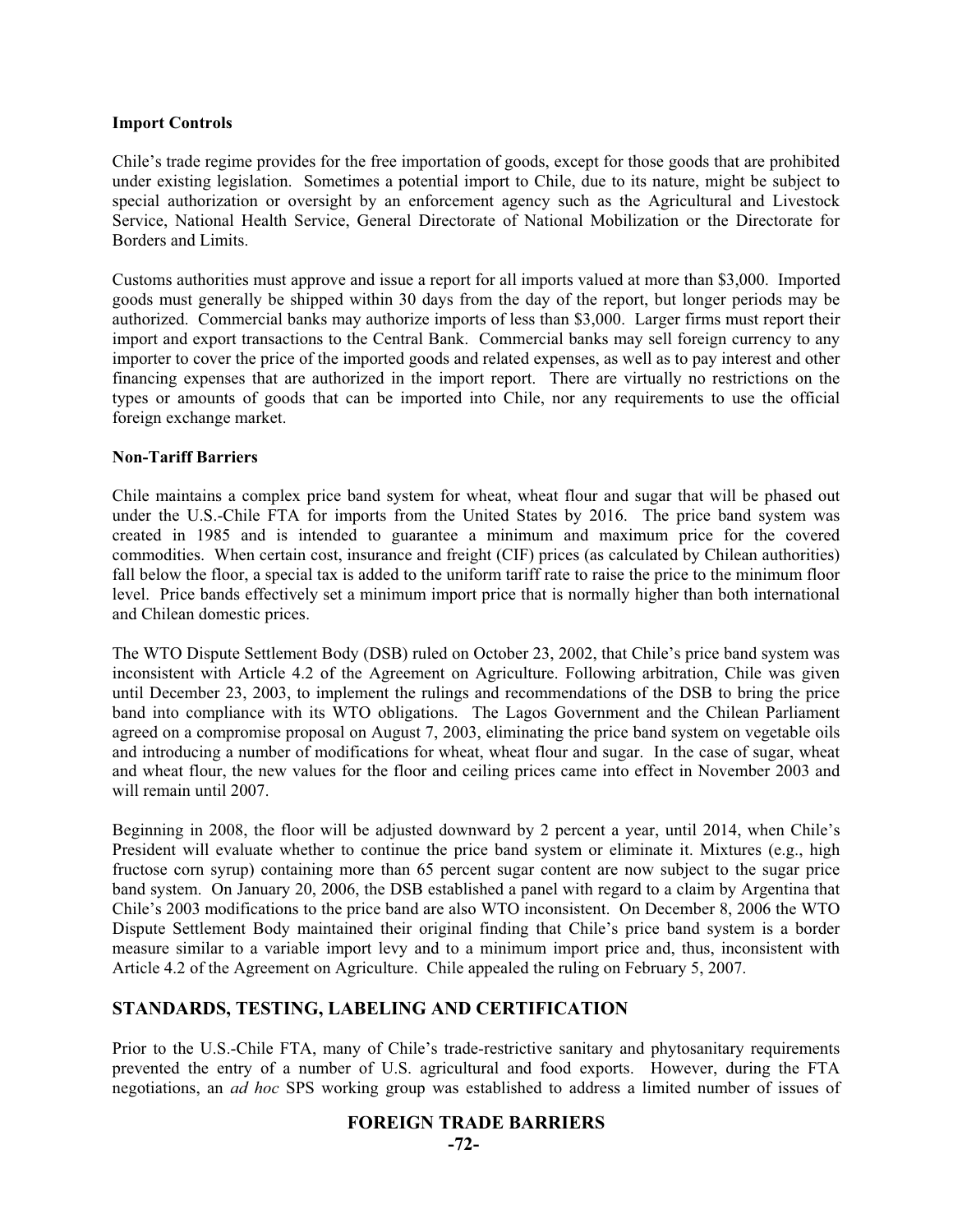concern to both the United States and Chile. Through this working group, important progress was made, including obtaining new market access for U.S. beef and processed beef products. In December 2003, Chile closed market access due to the detection of a single case of Bovine Spongiform Encephalopathy in the United States. In July 2005, Chile agreed to re-open the market for U.S. boneless beef, but access for offal and other select bovine products remains closed, contrary to international standards set by the World Animal Health Organization (OIE).

According to the Chilean Ministry of Health, all pork slaughtered in Chile must be tested for trichinae. However, testing for trichinae is not a common practice in the United States making it extremely difficult, if not impossible for the U.S. industry to meet this requirement. In April 2006, Chile's Ministry of Health along with the agricultural and livestock service of the Ministry of Agriculture agreed to allow U.S. frozen pork entry into Chile, if it were cold treated after slaughter, a common practice in the United States, and also accepted by the OIE.

Currently, Chile has approved the planting of agricultural biotechnology products only for export seed propagation. A Presidential Commission was created to review all aspects of agricultural biotechnology and issued its report in June 2003. While the Commission's report supported the increased use of biotechnology crops in Chile for both export and domestic consumption, to date no biotechnology crops have been approved for commercialization domestically.

Under existing Chilean requirements, all imported food products must file a request for a "Certificate of Use and Disposal" and provide microbiological, dietetic, chemical and physical analyses and samples, regardless of whether the product has been reviewed and approved previously for another applicant. The requirement for repeated reviews and sampling of previously approved imported products does not achieve a good balance between cost and effectiveness. With risk-based testing system, or even random testing, it would be possible to achieve nearly the same level of public health protection at a reduced cost.

# **GOVERNMENT PROCUREMENT**

Individual government entities in Chile usually conduct their own procurement. Chilean law calls for public bids for large purchases, although procurement by negotiation is permitted in certain cases. Foreign and local bidders on government tenders must register with the Chilean Bureau of Government Procurement. They must also post a bank and/or guaranteed bond, usually equivalent to 10 percent of the total bid, to assure compliance with specifications and delivery dates. Chile is not a member of the WTO Agreement on Government Procurement.

The government of Chile created the Information System for Procurements and Public Contracts for the Public Sector (www.chilecompras.cl) in March 2000. Through this site, anyone can offer products or services and register in the system as a potential supplier for government procurement, free of charge.

The system also allows all public agencies to publish information concerning their public bidding processes and requirements for public viewing on the Internet. Public agencies also publish detailed reports on the results of procurement processes.

The U.S.-Chile FTA covers the procurement of most Chilean central government agencies, 13 regional governments, 11 ports and airports, and more than 340 municipalities in Chile. The FTA includes provisions aimed at preventing discrimination against U.S. firms when they are bidding on government procurement opportunities that are covered by the FTA.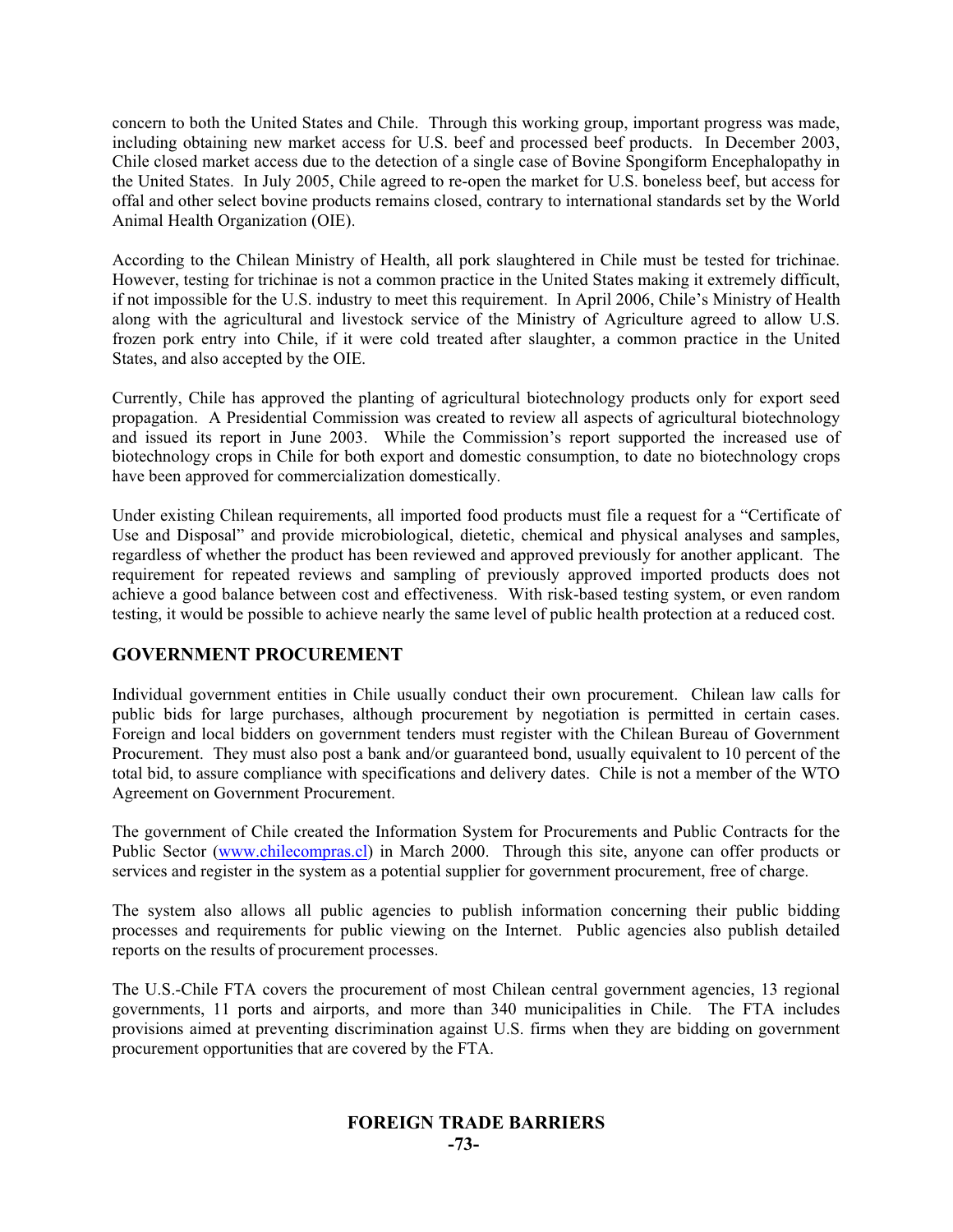# **EXPORT SUBSIDIES**

Chile's Ministry of Foreign Affairs promotes the country's exports, including through grants to private companies or industries for export promotional activities. ProChile, the Export Promotion Bureau of Chile promotes specific products to targeted export markets. It provides matching funds of up to 50 percent to participating firms on approved market promotion activities.

Chile provides a simplified duty drawback program for nontraditional exports that reimburses firms a percentage of the value of the export. Companies purchasing capital equipment domestically or internationally can borrow up to 73 percent of the amount of the customs duties that would normally be paid on such equipment if it were not used exclusively for exporting. Such imported capital equipment must carry a minimum value of \$3,813. For imported vehicles to be used in an export business, such vehicles must have a minimum value of \$4,830. Another export-promotion measure lets all exporters defer import duties for up to seven years on imported capital equipment or receive an equivalent subsidy for domestically-produced capital goods. Chile has announced that it will phase out the simplified drawback program, in accordance with its WTO commitments.

Under Chile's separate value-added tax (VAT) reimbursement policy, exporters have the right to recoup the VAT they have paid when purchasing goods and using services intended for export activities. To be eligible for the VAT reimbursement policy, exporters must have annual sales of less than \$16.7 million.

Chile also offers the Guarantee Fund (*Fondo de Garantia*) for small and medium enterprises. Through this fund, Chile guarantees access to credit provided by financial institutions and technical cooperation agencies to small and medium businesses. This Guarantee Fund benefits all those non-agricultural entrepreneurs whose annual gross sales do not exceed \$8.2 million, and agricultural producers with annual gross sales less than \$460,000. The U.S.-Chile FTA's Chapter on Market Access eliminates, over a transition period, the use of duty drawback and duty deferral for imports that are incorporated into any goods exported to the United States or Chile. Full drawback rights are allowed for the first eight years from entry into force. Beginning with year nine, the amount of drawback allowed is reduced until it reaches zero by year twelve.

## **Export Controls**

Chilean customs authorities must approve and issue export reports. Exported goods must generally be shipped within 90 days from the date of the export report, but this period may be extended under certain conditions. Exporters may freely dispose of hard currency derived from exports. As with imports, exporters may use the formal or informal exchange market. Large firms must report all exports to the Chilean Central Bank, except for copper exports, which are authorized by the Chilean Copper Commission.

Duty-free import of materials used in products for export within 180 days is permitted with prior authorization. Free-zone imports are exempt from duties and value-added tax if re-exported.

The export/import process requires contracting the services of a specialized professional called a Customs Agent. The Customs Agent is the link between the exporter/importer and the National Customs Service. The Agent's mission is to facilitate foreign trade operations and to act as the official representative of the exporter/importer in the country. Agent fees are not standardized.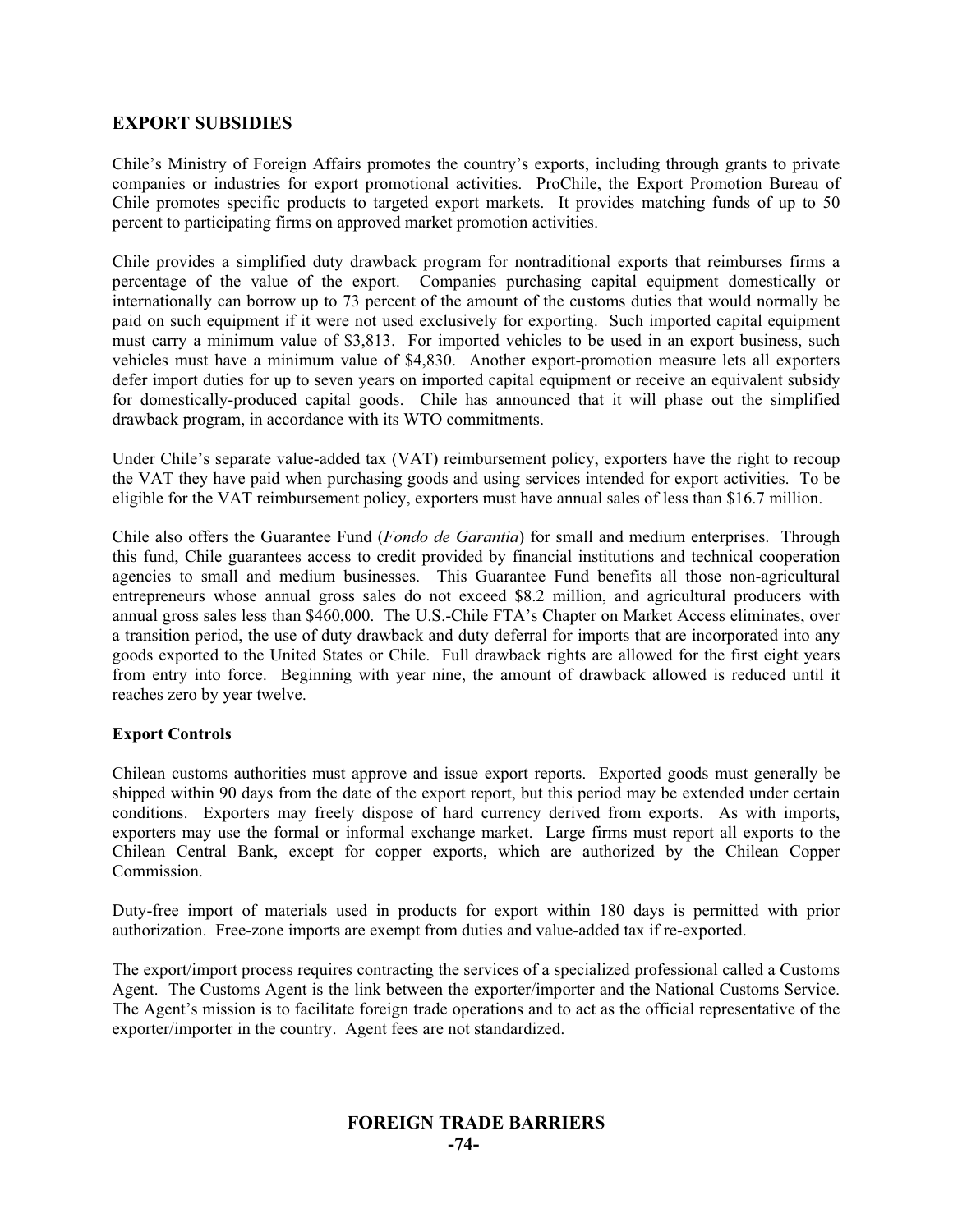# **INTELLECTUAL PROPERTY RIGHTS (IPR) PROTECTION**

Concerns about degradation in Chile's protection of intellectual property are reflected in a January 2007 decision to elevate Chile to the Special 301 Priority Watch List following an Out of Cycle Review (OCR) conducted in 2006.

Chile became the subject of the OCR, because of substantive deficiencies in IPR laws and regulations and overall inadequate IPR enforcement despite the fact that Chile made numerous commitments to upgrade its IPR regime as a FTA partner. The lack of adequate protection for intellectual property rights is the most glaring trade irritant in Chile's otherwise excellent business climate. The predominant concerns involve patent and test data protection in the pharmaceutical sector and copyright piracy of movies, music and software.

## **Patents, Data Protection and Trademarks**

As part of the OCR conducted during 2006, the United States and Chile have continued their discussions on Chile's obligations to protect intellectual property, including in connection with Chile's obligations under the FTA.

Chile is reportedly not meeting its FTA commitments with respect to the protection of patents and pharmaceutical test data in two ways. With respect to the protection of data submitted in conjunction with the marketing approval of pharmaceutical products, Chile remains unwilling to address the concerns of patent holders, who report that Chile has authorized the marketing of patent-infringing pharmaceutical products and has failed to provide an appropriate and effective mechanism through which patent holders may seek to prevent marketing in such cases. The United States remains concerned, as well, by reports that Chile has relied inappropriately on undisclosed test and other data submitted in connection with the approval of innovative drug products in order to approve generic versions of these drugs.

In December 2004, Chile's Congress approved legislation intended to bring the country into compliance with a number of its TRIPS commitments. The legislation provides for, among others things, expedited court proceedings and the authority to seize illegal copies of patented products. The legislation was also intended to implement certain FTA obligations, such as the extension of the patent term to compensate for unreasonable delays in the patent application process, and provision of stronger protection for pharmaceutical and agricultural chemical confidential test data submitted for marketing approval. Chile's implementing regulations for the data protection provisions entered into force on November 28, 2005. The regulations also contain exceptions and limitations that may undermine the effective protection of undisclosed safety and efficacy information.

Chile's Trademark Law is generally in line with international standards. However, legislation bringing Chile's law fully into compliance with its obligations under the FTA is still pending. Some U.S. trademark holders have complained of inadequate enforcement of trademark rights in Chile. In relation to Internet domain names, the United States and Chile have committed to creating a system to resolve problems of cyber-infringement of trademarks, following international standards. The FTA also requires Chile to respect the principle of "first in-time, first-in-right" with respect to trademarks and geographical indications.

# **Copyrights**

The United States is concerned that Chile's commitment to the vigorous enforcement and prosecution of intellectual property theft of copyrighted goods appears to be diminishing significantly. Despite active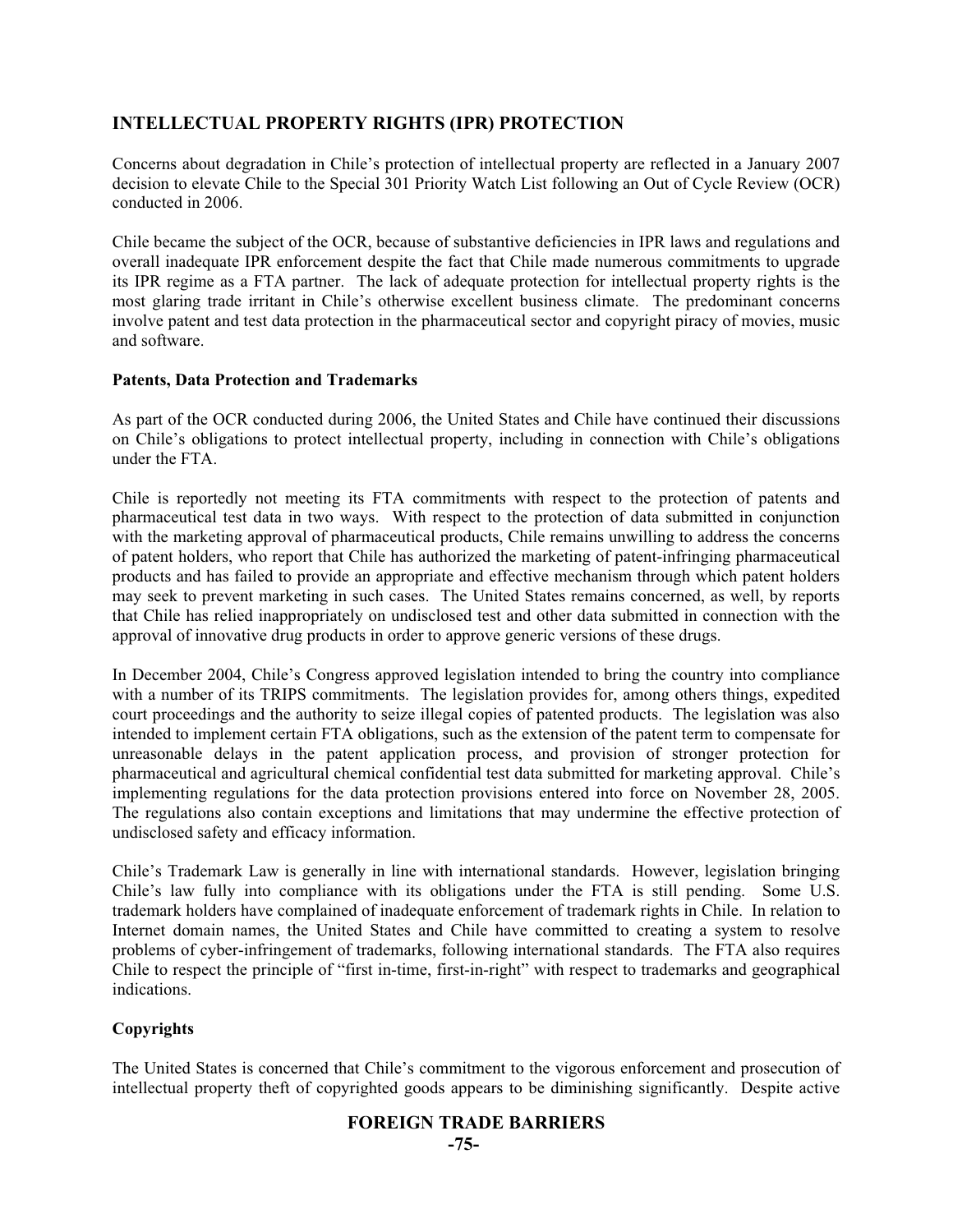enforcement efforts by the police, piracy of computer software and video and music recordings remains widespread in Chile. The incidence of Internet-based piracy also represents a growing challenge to the effective protection of intellectual property. Attempts to enforce copyrights in Chile have met with considerable delays in the courts and weak punishments when sentences were issued. According to the International Intellectual Property Alliance, estimated losses due to the piracy of copyrighted materials in Chile totaled \$78.7 million in 2005.

Chile made two sets of amendments to its copyright law in 2003, one to implement TRIPS obligations and one to implement its FTA obligations. Amendments related to the FTA's provisions increased the period of protection for copyrights and related rights to "life of the author plus 70 years," established strong prohibitions against the circumvention of encryption technology attached to digital works, performances and phonograms; and established a legal framework to combat on-line piracy. The U.S.- Chile FTA also requires Chile to criminalize end-user piracy, mandate reimbursement for actual damages for IPR violations and penalize tampering with anti-piracy technology. The United States will continue to work with the Chilean government to improve enforcement and ensure full implementation of the FTA's enforcement obligations, which enter into force in 2008.

Chile ratified both the World Intellectual Property Organization (WIPO) Copyright Treaty and the WIPO Performances and Phonograms Treaty in April 2001.

# **SERVICES BARRIERS**

Chile's relatively open services trade and investment regime stands in contrast to its relatively limited commitments under the General Agreement on Trade in Services (GATS). In particular, Chile maintains a "horizontal" limitation, applying to all sectors in Chile's GATS schedule, under which authorization for foreign investment in service industries may be contingent upon a number of factors, including employment generation, use of local inputs, and compensation. This restriction undermines the commercial value and predictability of Chile's GATS commitments.

Commitments in services under the U.S.-Chile FTA cover both cross-border supply of services and the right to invest. Market access commitments apply across a wide range of sectors, including computer and related services, telecommunications, audiovisual services, construction and engineering, tourism, advertising, express delivery, professional services, distribution services, adult education and training services, and environmental services.

Chile has made WTO commitments on most basic telecommunications services, adopting the WTO Reference Paper on Regulatory Commitments, and ratifying the GATS Fourth Protocol. Nonetheless, U.S. companies have complained of regulatory delays and a lack of transparency in regulatory decisions.

## **Financial Services**

During its WTO financial services negotiations, Chile made commitments in banking services and in most securities and other financial services. However, the Chilean WTO Commitment Schedule in the securities sector did not include asset fund management (mutual funds, investment funds, foreign capital investment funds and pension funds). Chile also reserved the right to apply economic needs and national interest tests when licensing foreign service suppliers. In practice, Chile has allowed foreign banks to establish branches and to provide the same range of services as domestic banks. Foreign insurance companies established in Chile operate with unlimited access to the Chilean market, as long as their legal incorporations meet requirements established in the Chilean Corporate Law Code. Foreign-based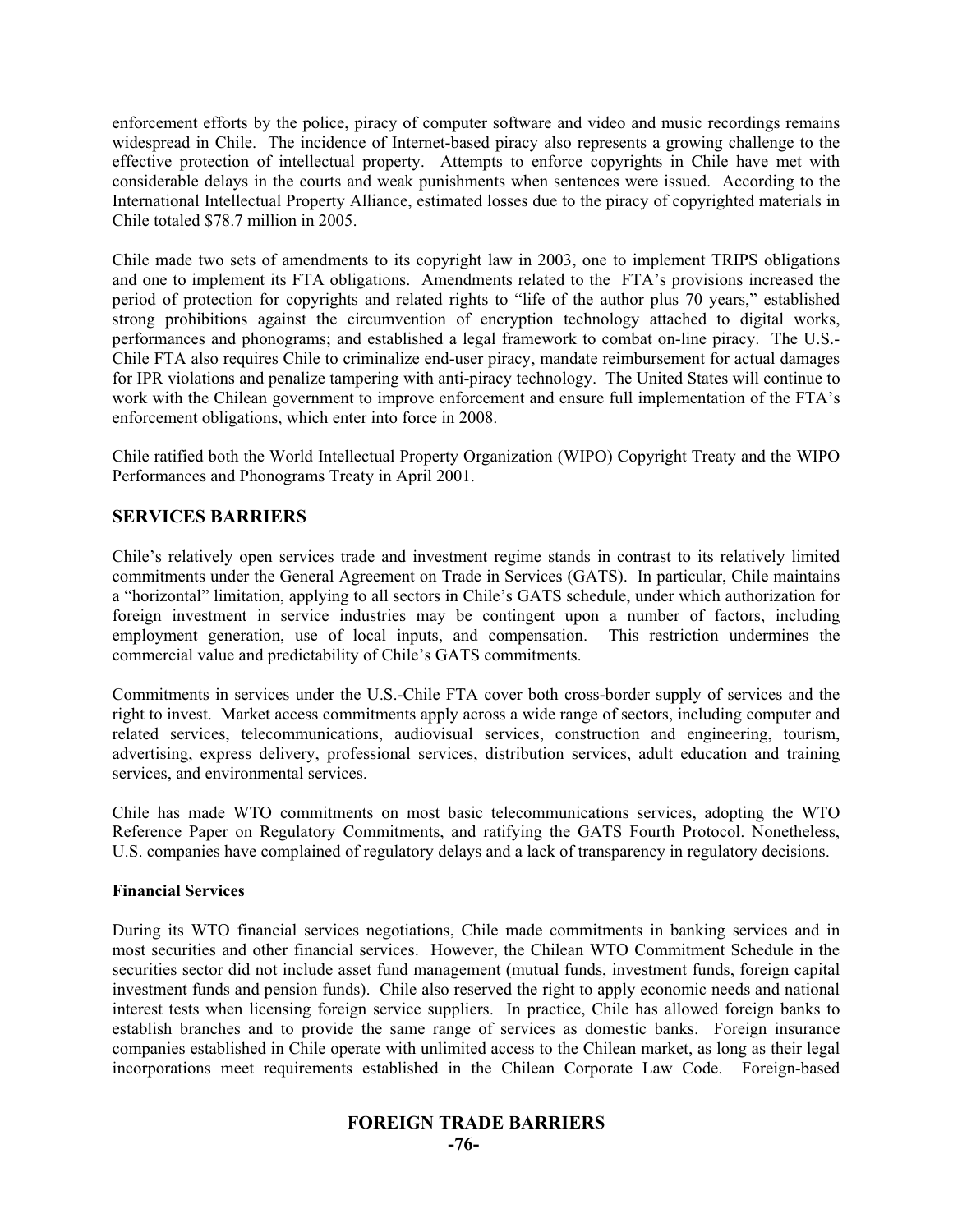insurance companies cannot offer or contract insurance policies in Chile directly or through intermediaries.

Under the U.S.-Chile FTA, banks, insurance, securities and related services operate in a more open, competitive and transparent market than previously. The financial services chapter of the FTA included core obligations concerning non-discrimination and most favored nation status, as well as additional market access obligations. U.S. insurance firms now have the right to establish subsidiaries or joint ventures in all insurance sectors with only limited exceptions. Chile also committed to phase in insurance branching rights and to modify its legislation to open up its market to key insurance sectors such as marine, aviation and transport insurance and the insurance brokerage of reinsurance. U.S. banks and securities firms are now also allowed to establish branches and subsidiaries and may invest in local firms without restriction, except under very limited circumstances. U.S. financial institutions are also able to offer financial services to citizens participating in Chile's privatized voluntary social saving plans. They have also gained increased market access through Chile's mandatory social security system. Chile now allows U.S.-based firms to offer cross-border services to Chileans in areas such as financial information, data processing and financial advisory services, with limited exceptions. Chilean mutual funds are permitted to use foreign-based portfolio managers.

## **INVESTMENT BARRIERS**

Chile welcomes foreign investment, but maintains some controls and restrictions. Foreign direct investment is subject to *pro forma* screening by the government. The Foreign Investment Committee (FIC) of the Ministry of Economy reviews all foreign investment and sets the terms and conditions for all contracts involving foreign direct investment. FIC approval is required for the following categories of investment projects: those whose total value exceeds \$5 million; those related to sectors or activities that are normally developed by the government and/or supplied by public services; those involving the mass media; and those made by foreign governments or foreign public entities. Foreign investment projects worth more than \$5 million are entitled to the benefits and guarantees of Decree Law (D.L.) 600. Under this law, the FIC signs a separate contract with each investor that stipulates the time period within which the investment will be implemented, which varies according to the type of investment.

Under D.L. 600, profits from an investment may be repatriated immediately, but none of the original capital may be repatriated for one year.

Foreign investors in Chile may own up to 100 percent of an enterprise and there is no limit on the period during which they may own property. In the mining sector, a foreign investor might, for example, hold mining rights for an unlimited period but not own the land/mine itself in Chile. Foreign investors have access to all sectors of the economy with some limited exceptions in coastal trade, air transportation and the mass media.

Chile permits investment in the fishing sector to the extent that an investor's home country reciprocally permits Chilean nationals to invest in that sector. Most investment projects require additional permits and/or must fulfill other requirements aside from those set forth in D.L. 600 (e.g., pertaining to environmental protection). All investors, both local and foreign, must comply with sector-specific legislation at the national, regional and municipal levels.

Investors domiciled abroad may bring foreign currency into Chile under Chapter 14 of the Foreign Exchange Regulations of the Central Bank. Chapter 14 allows the investor to sell foreign currency freely through the formal or informal exchange market. In 2001, the Central Bank suspended its prior controls on capital flows, including the "*encaje*," a domestic deposit requirement that applied to short-term capital